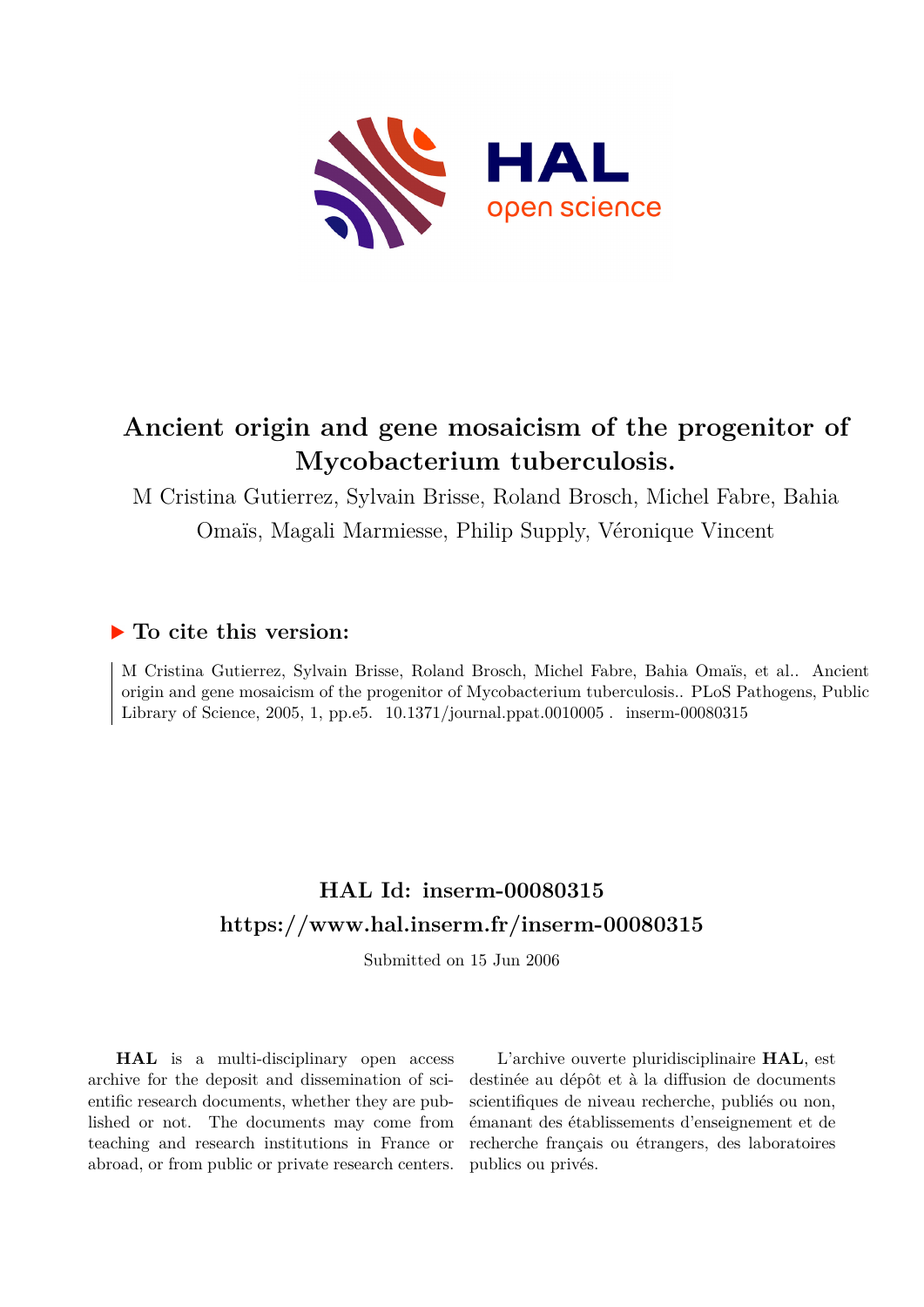# Ancient Origin and Gene Mosaicism of the Progenitor of Mycobacterium tuberculosis

### M. Cristina Gutierrez<sup>1\*</sup>, Sylvain Brisse<sup>2</sup>, Roland Brosch<sup>3</sup>, Michel Fabre<sup>4</sup>, Bahia Omaïs<sup>1</sup>, Magali Marmiesse<sup>3</sup>, Philip Supply<sup>5</sup>, Veronique Vincent<sup>1</sup>

1 Laboratoire de Référence des Mycobactéries, Institut Pasteur, Paris, France, 2 Unité de Biodiversité des Bactéries Pathogènes Emergentes, Institut Pasteur, Paris, France, 3 Unité de Génétique Moléculaire Bactérienne, Institut Pasteur, Paris, France, 4 Laboratoire de Biologie Clinique, HIA Percy, Clamart, France, 5 INSERM U629, Institut Pasteur de Lille, Lille, France

The highly successful human pathogen Mycobacterium tuberculosis has an extremely low level of genetic variation, which suggests that the entire population resulted from clonal expansion following an evolutionary bottleneck around 35,000 y ago. Here, we show that this population constitutes just the visible tip of a much broader progenitor species, whose extant representatives are human isolates of tubercle bacilli from East Africa. In these isolates, we detected incongruence among gene phylogenies as well as mosaic gene sequences, whose individual elements are retrieved in classical M. tuberculosis. Therefore, despite its apparent homogeneity, the M. tuberculosis genome appears to be a composite assembly resulting from horizontal gene transfer events predating clonal expansion. The amount of synonymous nucleotide variation in housekeeping genes suggests that tubercle bacilli were contemporaneous with early hominids in East Africa, and have thus been coevolving with their human host much longer than previously thought. These results open novel perspectives for unraveling the molecular bases of M. tuberculosis evolutionary success.

Citation: Gutierrez MC, Brisse S, Brosch R, Fabre M, Omaïs B, et al. (2005) Ancient origin and gene mosaicism of the progenitor of Mycobacterium tuberculosis. PLoS Pathog 1(1): e5.

#### Introduction

Most bacterial species consist of a wide spectrum of distinct clones or clonal complexes [1–3] that differ from one another by 1% or more at synonymous nucleotide sites [4,5]. Intraspecies genetic diversity is usually generated both by mutations and by horizontal genetic exchanges. However, some important human pathogens such as Salmonella enterica serotype Typhi [6] and Yersinia pestis [1] essentially consist of a single specialized clone that recently evolved from a wellknown more diversified progenitor species. Members of the Mycobacterium tuberculosis complex (MTBC), the agents responsible for tuberculosis, are among the most successful human pathogens. The MTBC as defined here comprises the so-called M. tuberculosis, M. bovis, M. microti, M. africanum, M. pinnipedii, and M. caprae species. Although the members of the MTBC display different phenotypic characteristics and mammalian host ranges, they represent one of the most extreme examples of genetic homogeneity, with about 0.01%–0.03% synonymous nucleotide variation [7–12] and no significant trace of genetic exchange among them [8,13–15]. Therefore, it is believed that the members of the MTBC are the clonal progeny of a single successful ancestor, resulting from a recent evolutionary bottleneck that occurred 20,000 to 35,000 y ago [7,8,11,16].

However, the nature and the boundaries of the bacterial pool that existed prior to the putative bottleneck, as well as the time of the transition to pathogenicity for mammalian hosts, have not yet been identified. A preliminary report suggested that M. canettii, a rare tubercle bacillus with an unusual smooth colony phenotype [17], could represent the

most ancestral lineage of the MTBC [18]. However, this speculation relied only on the identification of one to four nucleotide polymorphisms in a single gene. Here, based on an extensive genetic analysis including seven genes, we found that M. canettii and other smooth tubercle bacilli actually correspond to pre-bottleneck lineages, belonging to a much broader progenitor species from which the MTBC emerged.

#### Results/Discussion

#### Identification of Clonal Groups of Smooth Tubercle Bacilli

We extensively characterized 37 pulmonary and extrapulmonary isolates of smooth tubercle bacilli (see Material and Methods; Table S1) from European and African patients, mostly immunocompetent subjects who live or have lived in Djibouti, East Africa. Genotyping with a broad set of repetitive DNA and long sequence polymorphism markers led to recognition of eight clonal groups, designated A to I, within which the markers were virtually identical (Figure S1; Table S2). According to these markers, only groups A and C/D corresponded to M. canettii isolates, as defined by van

Received March 28, 2005; Accepted July 6, 2005; Published August 19, 2005 DOI: 10.1371/journal.ppat.0010005

Abbreviations: DR, direct repeat; MTBC, Mycobacterium tuberculosis complex

Editor: Lalita Ramakrishnan, University of Washington, United States of America

\* To whom correspondence should be addressed. E-mail: crisgupe@pasteur.fr

Copyright: 2005 Gutierrez et al. This is an open-access article distributed under the terms of the Creative Commons Attribution License, which permits unrestricted use, distribution, and reproduction in any medium, provided the original author and source are credited.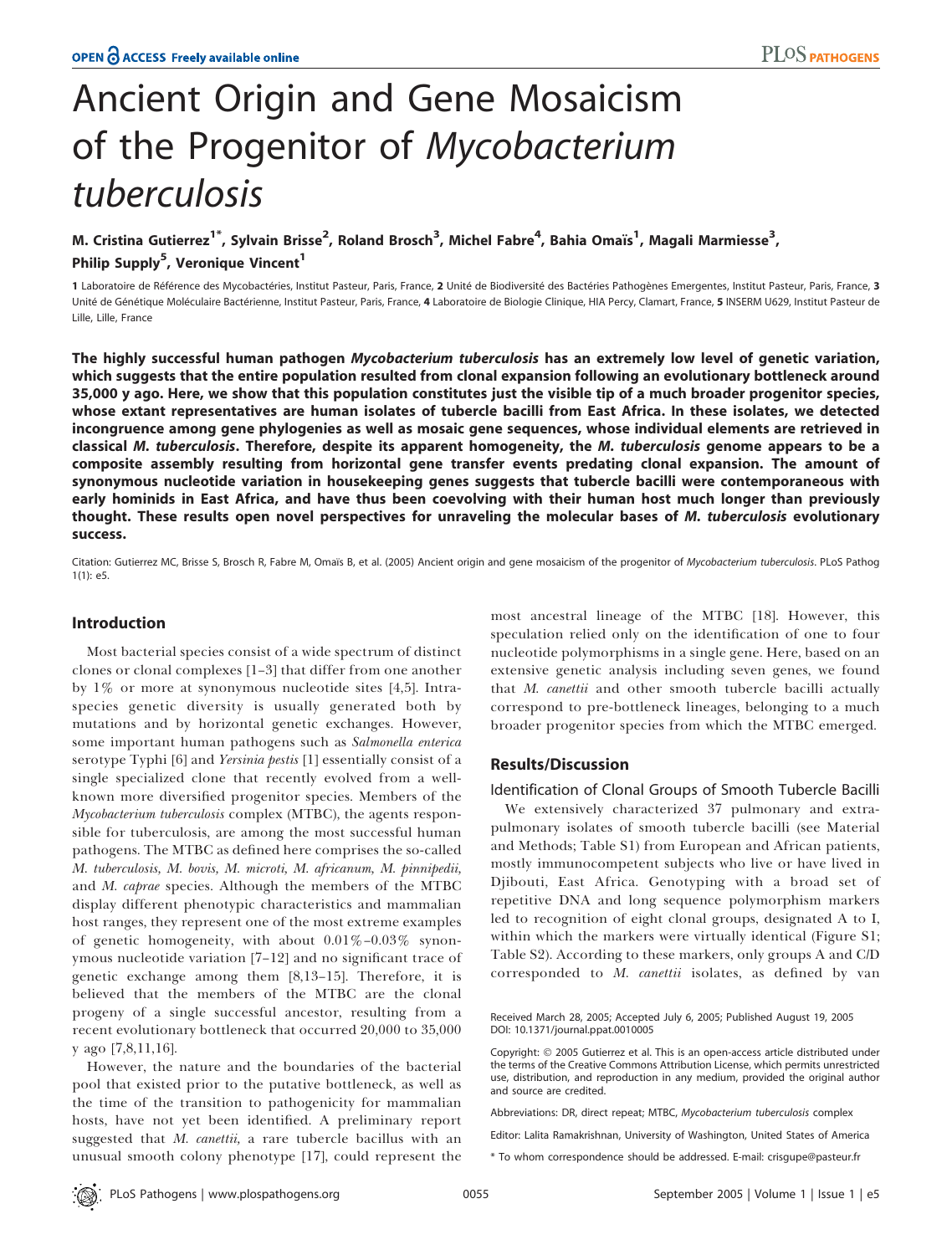#### Synopsis

Mycobacterium tuberculosis, the agent of tuberculosis, is a highly successful human pathogen and kills nearly 3 million persons each year. This pathogen and its close relatives sum up in a single and compact clonal group dating back only a few tens of thousands of years. Using genetic data, the researchers have discovered that human tubercle bacilli from East Africa represent extant bacteria of a much broader progenitor species from which the M. tuberculosis clonal group evolved. They estimate that this progenitor species is as old as 3 million years. This suggests that our remote hominid ancestors may well have already suffered from tuberculosis. In addition, the researchers show that tubercle bacilli are able to exchange parts of their genome with other strains, a process that is known to play a crucial role in adaptation of pathogens to their hosts. Thus, the M. tuberculosis genome appears to be a composite assembly, resulting from ancient horizontal DNA exchanges before its clonal expansion. These findings open novel perspectives for unraveling the origin and the molecular bases of M. tuberculosis evolutionary success, and lead to reconsideration of the impact of tuberculosis on human natural selection.

Soolingen et al. [17] and Brosch et al. [16]. Group B was closely related to M. canettii but differed by the presence of  $RD12<sup>can</sup>$ , characteristically deleted in M. canettii, and by the absence of IS1081 insertion sequence. The five other groups of smooth tubercle bacilli were remarkably distinctive from M. canettii and the thousands of MTBC strains globally investigated up to now, notably by lacking IS1081 and/or the direct repeat (DR) locus [19].

#### Smooth Tubercle Bacilli and MTBC Form a Single Mycobacterial Species

To determine the positions of the smooth tubercle bacilli within the Mycobacterium genus, we classically sequenced portions of six housekeeping genes (katG, gyrB, gyrA, rpoB, hsp65, and sodA) and the complete 16S rRNA gene of all isolates of groups A, B, E, F, G, H, and I, of representative isolates of group C/D, and of representative strains of the MTBC members (Table S3). Consistent with the analysis involving repetitive DNA and long sequence polymorphism markers, all gene fragments were identical for smooth strains belonging to the same group, but differed between the groups. The comparison of the sequences of 16S rRNA (Figure 1) and these housekeeping genes (data not shown) with those of other mycobacterial species demonstrated that the eight groups of the smooth strains and MTBC members form a single species, defined by a compact phylogenetic clade remote from the other species of the Mycobacterium genus. The 1,537-bp 16S rRNA sequences of smooth groups E to I were identical to their MTBC counterparts, whereas the sequences of groups A to D differed only by a single nucleotide from the MTBC.

#### Population Structure of the Tubercle Bacilli Species

The DNA sequences of multiple housekeeping genes can be used to infer the population structure and the phylogenetic history of bacterial species [1–4]. To investigate the population structure of the tubercle bacilli species, we aligned the 3,387 nucleotides sequenced in the six housekeeping genes of the representative smooth and MTBC isolates. The alignment revealed no insertions or deletions. We identified 52

polymorphic nucleotide sites (1.54%), of which 46 were synonymous substitutions. Two of the six nonsynonymous sites were located in the  $katG$  and gyrA genes. These two mutations, together with the presence of the TbD1 and RD9 genomic regions in all the smooth isolates, classify the smooth strains among the most ancient phylogenetic lineages of tubercle bacilli [7,16].

Each unique gene sequence was assigned a different allele number, resulting in two to 11 alleles per gene. The distances between the various alleles were calculated using the mean percent divergence at synonymous (Ks) and nonsynonymous sites (Ka). The distances between the alleles of the MTBC strains were always much smaller than those between the alleles of the smooth strains (Table 1). Furthermore, the distances between the MTBC alleles and the smooth tubercle bacilli alleles were within the range observed in the smooth strains alone, with the minor exception of hsp65. These results show that the whole MTBC is only a subset of the larger tubercle bacillus species defined by the smooth groups. Consistently, phylogenetic analysis using a split decomposition graph showed that the MTBC forms a single compact bifurcating branch, rooted within the much larger array constituted by the smooth groups (Figure 2).

The mean synonymous distance among distinct alleles in the tubercle bacilli (0.0083–0.039) was similar to that observed in many bacterial species known to be diverse, such as Staphylococcus aureus (0.023–0.037) [4,5,20]. Most of the synonymous nucleotide substitutions were found only in the smooth tubercle bacilli (41/46). Our fluctuation tests [21] showed that the frequency of spontaneous drug resistance mutations in the smooth and the MTBC bacilli was similar (data not shown), arguing against the possibility that the observed nucleotide diversity of the smooth bacilli is caused by hypermutation. Likewise, the ratio of synonymous to



Figure 1. Phylogenetic Position of the Tubercle Bacilli within the Genus Mycobacterium

The blue triangle corresponds to tubercle bacilli sequences that are identical or differing by a single nucleotide. The sequences of the genus Mycobacterium that matched most closely to those of M. tuberculosis were retrieved from the BIBI database (http://pbil.univ-lyon.fr/bibi/) and aligned with those obtained for 17 smooth and MTBC strains. The unrooted neighbor-joining tree is based on 1,325 aligned nucleotide positions of the 16S rRNA gene. The scale gives the pairwise distances after Jukes-Cantor correction. Bootstrap support values higher than 90% are indicated at the nodes.

DOI: 10.1371/journal.ppat.0010005.g001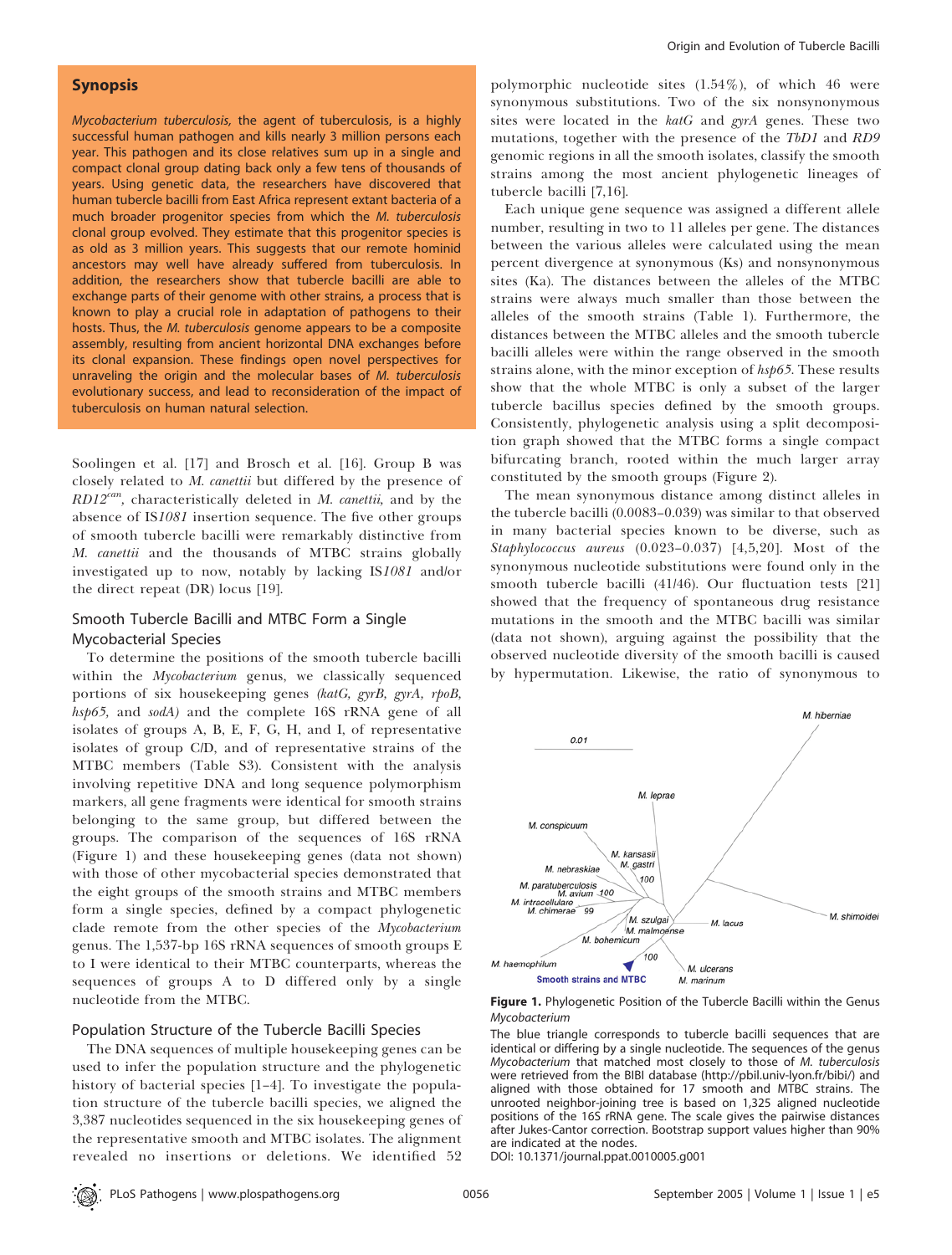| Gene (Size)     | <b>Difference</b> | MTBC $(n = 9)$    | Smooth Strains ( $n = 8$ ) | <b>MTBC versus Smooth Strains</b> |  |  |
|-----------------|-------------------|-------------------|----------------------------|-----------------------------------|--|--|
|                 |                   |                   |                            |                                   |  |  |
| katG (570 bp)   | Ks                | $\mathbf{0}$      | $2.00(0-3.54)$             | $1.75(0-3.54)$                    |  |  |
|                 | Ka                | $0.091(0-0.24)$   | $\Omega$                   | $0.052(0-0.24)$                   |  |  |
| gyrB (957 bp)   | Ks                | $0.461(0-1.32)$   | $2.87(0-4.95)$             | $2.163(0-4.48)$                   |  |  |
|                 | Ka                | $0.107(0 - 0.28)$ | $0.034(0-0.14)$            | $0.109(0 - 0.28)$                 |  |  |
| gyrA (761 bp)   | Ks                | $\Omega$          | $3.41(0 - 8.07)$           | $3.06(0-8.07)$                    |  |  |
|                 | Ka                | $0.039(0-0.18)$   | 0                          | $0.02(0-0.18)$                    |  |  |
| $rpoB$ (309 bp) | Ks                | 0                 | $0.71(0-1.25)$             | $0.622(0-1.25)$                   |  |  |
|                 | Ka                | 0                 | $0.11(0-0.44)$             | $0.055(0-0.44)$                   |  |  |
| hsp65 (372 bp)  | Ks                | $0.234(0-1.06)$   | $0.569(0-1.06)$            | $1.854(1.06-3.24)$                |  |  |
|                 | Ka                |                   | 0                          | 0                                 |  |  |
| sodA (418 bp)   | Ks                | $\Omega$          | $0.69(0-3.16)$             | $0.344(0-3.16)$                   |  |  |
|                 | Ka                | 0                 | 0                          | 0                                 |  |  |

Table 1. Mean Percent Pairwise Differences at Synonymous (Ks) and Nonsynonymous (Ka) Sites

DOI: 10.1371/journal.ppat.0010005.t001

nonsynonymous substitutions of the smooth tubercle bacilli  $(Ks/Ka = 33.3)$  is close to values observed in other bacteria (ranging from 7.2 to 39.6) [22,23], but much higher than the value of 1.6 found when comparing the whole genomes of M. tuberculosis CDC1551 and H37Rv strains [10]. This high Ks/Ka value is consistent with purifying selection acting against amino acid changes over long time periods, leading to

relative accumulation of synonymous versus nonsynonymous mutations. In contrast, the low Ks/Ka value observed within the MTBC is consistent with recent expansion [4,10].

These results demonstrate that, similar to Y. pestis or S. enterica serotype Typhi [1,6], the MTBC consists of a successful clonal population that recently emerged from a much more ancient and large bacterial species, engulfing M. canettii and



Figure 2. Splits Graph of the 17 Concatenated Sequences of the Six Housekeeping Genes

The nodes represent strains and are depicted as small red (smooth tubercle bacilli) or blue (MTBC members) squares. The scale bar represents Hamming distance. Numbers at the edges represent the percent bootstrap support of the splits obtained after 1,000 replicates. The fit was 61.7%. Note that the branching order of MTBC strains is weakly supported, and it should therefore not be seen as contradicting previous evolutionary hypotheses based on deletion patterns [16].

DOI: 10.1371/journal.ppat.0010005.g002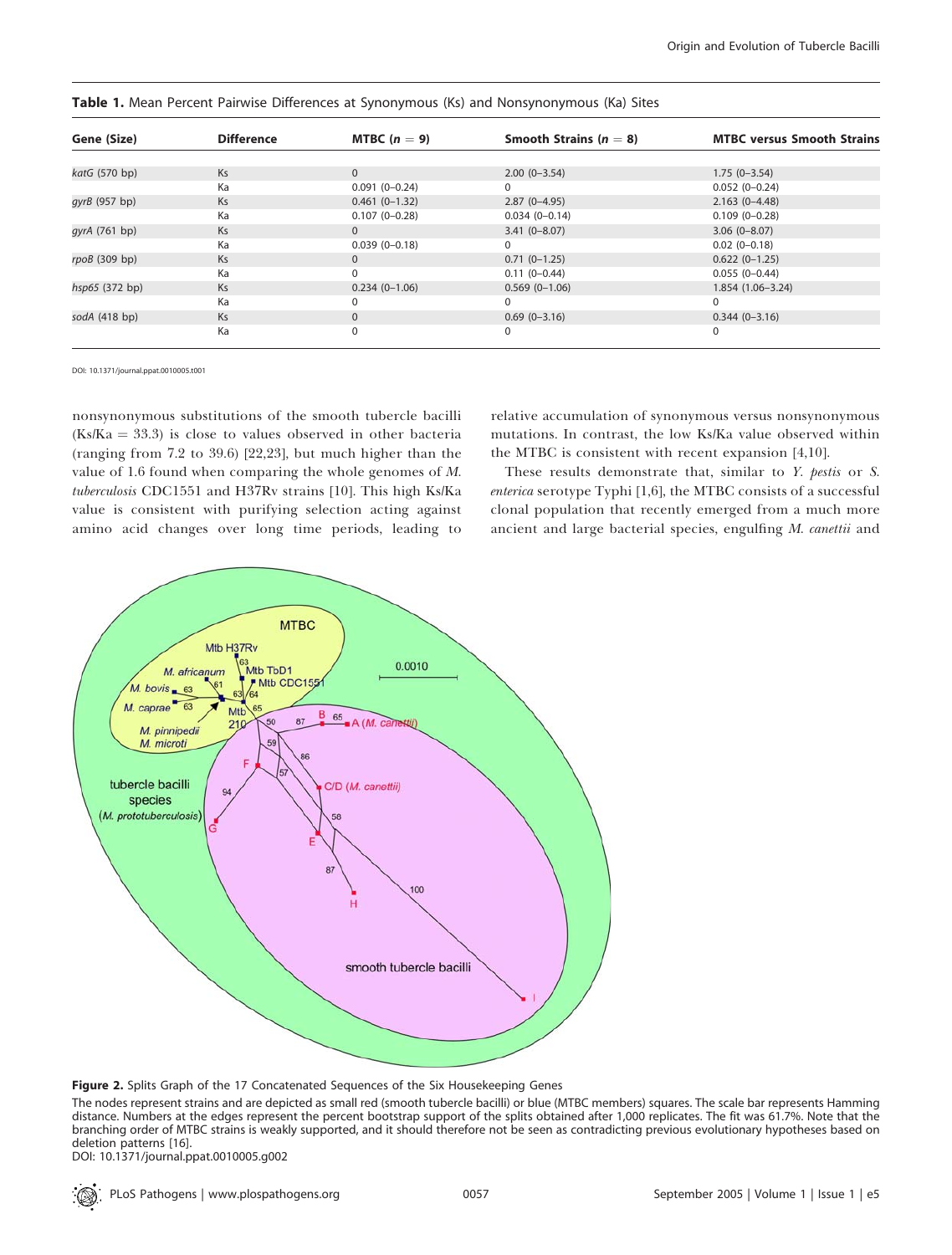



 $\bf{B}$ .

|                         | qvrB<br>288859<br><b>PERBESTEEREER</b><br>630<br>후후 | avrA<br><b>ស្តូឌី</b> ខ្លួននិ<br><b>938882285</b> | hsp65<br>3888   | rpoB<br>909<br>1006 | katG<br>1384<br>1434<br>1581<br>1687<br>1880 | sodA<br>297<br>372<br>435             | Allele number           |
|-------------------------|-----------------------------------------------------|---------------------------------------------------|-----------------|---------------------|----------------------------------------------|---------------------------------------|-------------------------|
| M. tuberculosis H37Rv   | CCGCTGTCGCTTCCCCGCATCT                              | CGCCCTGTAATGTTTT                                  | <b>CCC</b>      | C A                 | GGGATT                                       | A C C                                 | $1 - 1 - 1 - 1 - 1 - 1$ |
| M. tuberculosis CDC1551 |                                                     |                                                   |                 |                     |                                              | $+ - 1$                               | $1 - 2 - 1 - 1 - 1 - 1$ |
| M. tuberculosis 210     |                                                     |                                                   |                 |                     |                                              | $\sim$                                | $1 - 2 - 1 - 1 - 2 - 1$ |
| M. tuberculosis TbD1    |                                                     |                                                   |                 |                     | T.                                           | $\mathcal{A} = \mathcal{A}$           | $2 - 2 - 1 - 1 - 2 - 1$ |
| M. africanum            |                                                     |                                                   | . . G           |                     |                                              | $\sim$                                | $4 - 2 - 2 - 1 - 2 - 1$ |
| M. pinnipedii           |                                                     |                                                   | .               |                     | $\sim$ $\sim$                                | <b>Call and</b>                       | $4 - 2 - 1 - 1 - 2 - 1$ |
| M. microti              |                                                     |                                                   | 2010/12/18      |                     |                                              | 1951.00                               | $5 - 2 - 1 - 1 - 2 - 1$ |
| M. caprae               | G<br>$\sim$ $\sim$ $\sim$                           | C                                                 | $-1 - 1$        |                     |                                              | 1971.00                               | $6 - 2 - 1 - 1 - 2 - 1$ |
| M. bovis                | T<br>good or accuracy or any                        |                                                   |                 |                     |                                              |                                       | $3 - 2 - 1 - 1 - 2 - 1$ |
| Smooth groups           |                                                     |                                                   |                 |                     |                                              |                                       |                         |
| A (M. canettii)         |                                                     | $G \ldots G$                                      |                 | T G                 |                                              |                                       | $7 - 3 - 3 - 2 - 3 - 1$ |
| B                       |                                                     | $C \ldots$ .<br>$G \cdot \cdot$                   | $T$ .           | $\mathbf{L}$        |                                              | SAC 185                               | $7 - 3 - 3 - 1 - 3 - 1$ |
| C/D (M. canettii)       |                                                     | <b>CGGCCCCCC</b>                                  | T.              |                     | a car accuración                             | $-40 - 40$                            | $8-4-3-1-3-1$           |
|                         |                                                     | <b>CGGCCCCCC</b><br>$C_{\cdot}$ .                 | TT.             | $\sim$              | TAAGCC                                       | $\langle\sigma_{\rm{eff}}\rangle=0.1$ | $8 - 4 - 4 - 1 - 4 - 1$ |
|                         | ттl<br>C.<br>. A C                                  |                                                   | TT.             |                     | TAAGCC                                       | Dealer Story                          | $9 - 2 - 4 - 1 - 4 - 1$ |
|                         | . TT<br>. A C.<br>C                                 |                                                   | TT.             | T.                  | TAAGCC                                       | GAT                                   | $9 - 2 - 4 - 3 - 4 - 2$ |
| н                       | [T.A.C. C. T. TT]                                   | ACGGCCCCCC<br>C                                   | TT.             |                     | TAAGCC                                       | $\sim$                                | $10-5-4-3-4-1$          |
|                         | GCTC<br>$CA.$ . $AC.$ . $.$ . $.$ .                 | <b>GCTTTCACGGCCCCCC</b>                           | TT.             |                     | <b>All All All All</b>                       | <b>Carl Carl</b>                      | $11-6-4-3-3-1$          |
|                         | s s s s s s s s N N s s s s s s N s s s s s         | $S$ N $S$ $S$<br>$\mathbf{s}$                     | SS <sub>S</sub> | s N                 | <b>N</b> s s s s s                           | SS <sub>S</sub>                       |                         |

Figure 3. Nucleotide Polymorphism Detected in the Six Housekeeping Genes for the 17 Sequenced Strains

(A) Location of the genes on the genome of M. tuberculosis H37Rv. Note that gyrB and gyrA are adjacent.

(B) Pattern of polymorphic sites revealing mosaicism of sequences. Colored blocks correspond to sequence stretches in the smooth strains that are similar or identical to the sequences in the MTBC. Boxes correspond to blocks of consecutive nucleotides in smooth strains that differ by at least three nucleotides from M. tuberculosis H37Rv. The last column indicates the allele number for each gene. Letters N and s indicate nonsynonymous and synonymous substitutions, respectively. DOI: 10.1371/journal.ppat.0010005.g003

the other smooth groups. This supports the bottleneck hypothesis [7,16]. We propose to name this species M. prototuberculosis, to reflect its status as the M. tuberculosis progenitor (Figure 2).

#### Gene Mosaicism of Tubercle Bacilli

To investigate the contribution of horizontal DNA exchanges to the genetic diversity of M. prototuberculosis, we investigated split decomposition of concatenated sequences [24] and the congruence of individual gene phylogenies [25]. The network structure linking the smooth strains in the splits graph (Figure 2) revealed incongruence between their gene sequences. We also found strong inconsistencies among phylogenies of individual gene sequences (Figure S2). Furthermore, the detection of several sequence mosaics in the gyrB and gyrA gene sequences provided direct evidence of intragenic recombination among the smooth strains (see boxes in Figure 3). These two genes form a single operon. As an example of mosaics, the  $gyrB$  and  $gyrA$  sequences of smooth groups C/D and E are composed of two large blocks separated by gyrA position 461. One of these blocks is almost identical to the sequence of M. tuberculosis and the other is identical to the sequence in groups H and I. The significance of sequence mosaicism was supported by maximum chi-square ( $p < 0.005$ ) and Sawyer's ( $p < 0.05$ ) statistical tests. In contrast, the rare

minor allele differences among the smooth strains, such as those between  $gyrB$  alleles 9 and 10, are probably due to point mutations rather than recombination. Altogether, these observations provide evidence that both mutations and DNA recombination have occurred during the evolution of smooth tubercle bacilli.

In contrast, using the same analysis, no evidence of recombination was detected among the MTBC strains, consistent with their previously reported clonal population structure [13–15]. Remarkably, however, when compared to M. prototuberculosis, the concatenated sequences of the six housekeeping genes of the MTBC strains appear to be constituted of a mosaic of patches identical or nearly identical to sequence patches from different smooth groups (see colored blocks in Figure 3). This sequence patchwork suggests that the chromosomal framework of the MTBC, despite its present clonal and highly conserved structure, is actually a composite assembly of genetic sequences resulting from multiple remote horizontal gene transfer events. These DNA transfer events likely took place in the pool of the progenitor tubercle bacilli before the expansion of the MTBC clone. Therefore, the apparent absence of recombination among the MTBC strains after the bottleneck could have several potential explanations: the MTBC strains could have lost the capacity of horizontal gene transfer, horizontal gene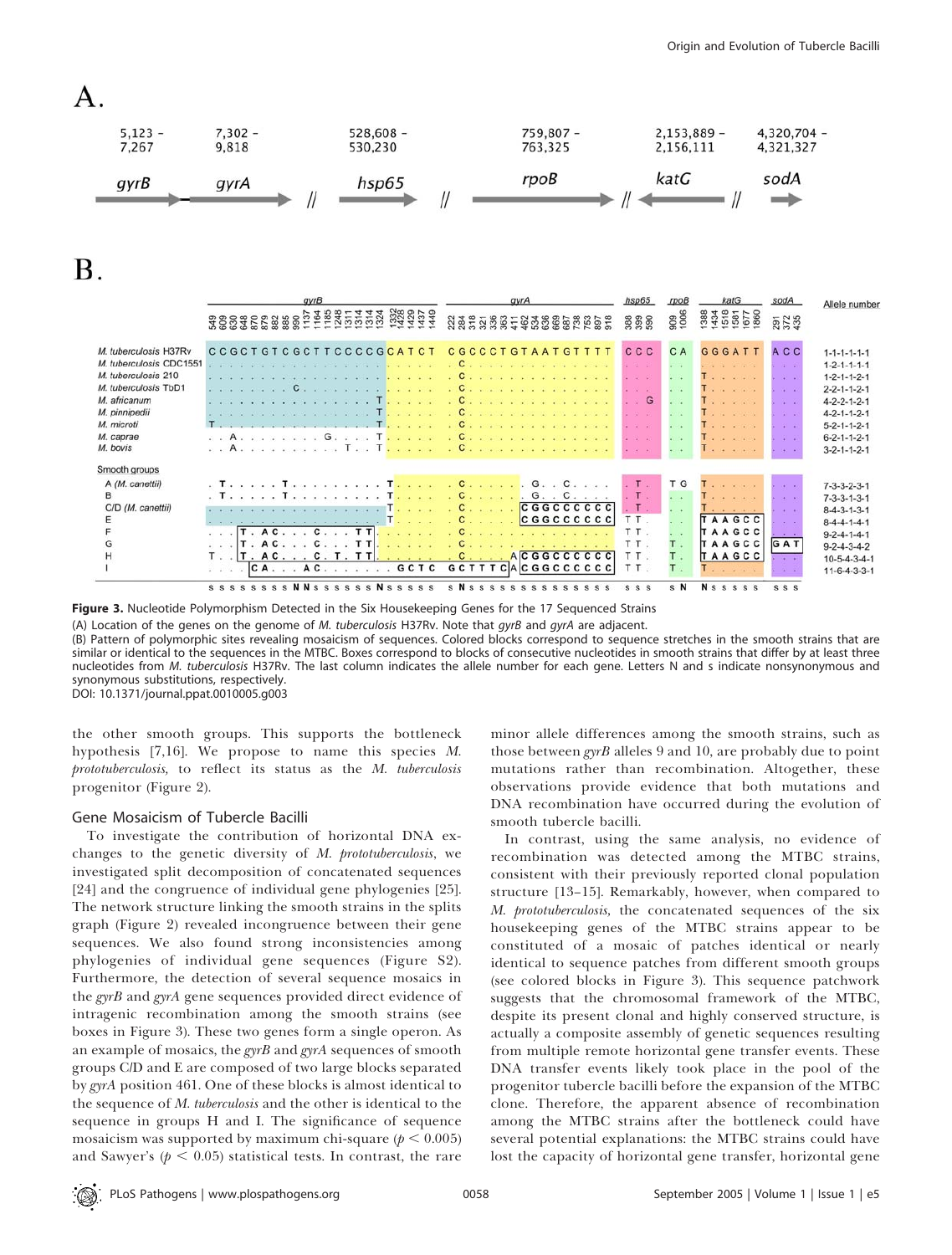transfer events are too rare among tubercle bacilli to have occurred since the MTBC bottleneck, or the MTBC ecological niche differs from that of M. prototuberculosis and offers no opportunity for recombination events.

#### Ancient Origin of the Tubercle Bacilli Species

Synonymous nucleotide diversity can be used to estimate the minimal age of the last common ancestor of a species [22,23]. The average pairwise difference at synonymous sites (Ks) across the six housekeeping genes for the 17 sequenced strains was 0.0148 (Protocol S1). Given previous studies that estimated the age of M. tuberculosis to be approximately 35,000 y based on bacterial synonymous substitution rates of 0.0044– 0.0047 per site per million years [11,26,27], we estimated that the minimal time needed to accumulate the observed amount of synonymous divergence in the tubercle bacilli species was between 2.6 and 2.8 million y. As both smooth bacilli and M. tuberculosis are isolated from human tuberculosis cases, the most parsimonious hypothesis is that the last common ancestor of the tubercle bacilli species could already have caused human tuberculosis. Therefore, our results change the current paradigm of the recent origin of tuberculosis [7] by suggesting that its causative agent is as old as 3 million years. Tuberculosis could thus be much older than the plague [1], typhoid fever [6], or malaria [28], and might have already affected early hominids. Consistent with this speculative scenario, nearly all smooth tubercle bacilli isolated so far come from East Africa, a region where early hominids were present 3 million years ago [29]. The distribution of diversity between the variable smooth tubercle bacilli from Djibouti and the uniform worldwide MTBC is remarkably reminiscent of the distribution of human genetic diversity among world populations, with larger genetic distances observed within Africa [30]. Our findings thus suggest that, similarly to humans [31], tubercle bacilli emerged in Africa and then underwent early diversification followed by much more recent expansion of a successful clone to the rest of the world, possibly coinciding with the waves of human migration out of Africa. However, we cannot exclude the possibility that the geographical confinement of the smooth bacilli to Africa reflects failure to recognize smooth isolates found elsewhere as being genuine tubercle bacilli.

#### Implications for Research

A longer interaction of tubercle bacilli with humans and the occurrence of recombination among tubercle bacilli have profound implications for debated questions such as the natural selection effect of tuberculosis on human populations, and the way tubercle bacilli have evolved their exceptional ability to persist for decades in host tissues [32– 34]. These issues should be re-examined in the light of this new evolutionary perspective. Future studies will show whether the extensive sequence polymorphism observed in housekeeping genes goes hand in hand with nonsynonymous mutations in antigen-encoding genes or in genes encoding potential drug or diagnostic targets. Our findings may also have important consequences for strategies of research for immunoprotective and therapeutic targets, which until now have been based on the assumption of the intrinsically confined genetic variation of the pathogen restraining the possibilities of emergence of potential escape variants [7,35]. Comparative and functional genomic analyses of smooth

tubercle bacilli, apparently confined to East Africa, and classical tubercle bacilli, found worldwide, will shed light on the selective advantages that led the latter to such a successful clonal expansion.

#### Materials and Methods

Mycobacterial isolates. The tubercle bacilli isolates used in this study are listed in Table S1 (smooth isolates) and Table S3 (MTBC isolates). Most of the smooth tubercle isolates were recovered from African or European patients attending two French Military Medical Centres (Bouffard and Paul Faure) in Djibouti, East Africa. Three smooth isolates originally obtained by Georges Canetti and one smooth isolate obtained from Switzerland were included as references [36]. We also included type strains of each member of the MTBC as references.

Distribution of repetitive DNA sequences and long sequence polymorphism markers. Southern blots of genomic PvuII-digested tubercle bacilli DNA were sequentially probed with probes specific<br>for IS6110, IS1081, DR region [17], region of difference *RD12<sup>can</sup>* [16], and M. canettii ISMyca1 transposase. The probe specific for this transposase is a 650-bp DNA fragment obtained by using 5'-CAAGGTCAAGACGCGTACC-3' and 5'-TGAGCTTGTCGATTT-GAGCTT-3' primers. PCR amplification of the fragments of ISMyca1 flanking the transposase was perfomed using 5'-CTCGAA-CAGGTTCTGCTCATC-3' and 5'-CGAAGTTCCCCCTTGTAGG-3' primers.  $RD12^{can}$  flanking regions were also amplified as previously described [16] and sequenced. To detect regions of difference RD9 and TbD1, two PCR assays were done for each strain as previously described [16]. MIRU-VNTR analysis was performed via an automated technique using the target loci previously reported [37–40].

DNA sequencing. The whole 16S rRNA gene was amplified by using 5'-GCCGTTTGTTTTGTCAGGAT-3' and 5'-GCTCGCAACCAC-TATCCAGT-3' primers. The resulting product was sequenced using the following primers: 5'-GCCGTTTGTTTTGTCAGGAT-3', 5'-CTGAGATACGGCCCAGACTC-3', 5'-GCGCAGATATCAGGAG-GAAC-3', 5'-TCATGTTGCCAGCACGTAAT-3', 5'-CCTACCGT-CAATCCGAGAGA-3', 5'-TGCATGTCAAACCCAGGTAA-3', and 5'-TTCGGGTGTTACCGACTTTC-3'. To analyze polymorphisms in housekeeping genes, fragments of katG, gyrA, gyrB, hsp65, rpoB, and sodA genes were amplified and sequenced using previously published primers [7,41]. Each experiment was performed three times using different PCR products.

Phylogenetic analyses. Neighbor-joining trees were constructed using PAUP\* version 4.0b10 with Jukes-Cantor distance correction (http://paup.csit.fsu.edu/). Trees were drawn using TreeView version 1.5 (http://taxonomy.zoology.gla.ac.uk/rod/treeview.html). Bootstrap analysis was performed with 1,000 replicates. Numbers of synonymous substitutions per synonymous site (Ks) and nonsynonymous substitutions per nonsynonymous site (Ka) were estimated using DNASP version 4.00, using the Nei and Gojobori method after Jukes-Cantor correction for multiple substitutions [42]. The program RDP version 2 [43] was used to detect mosaic sequences using the Sawyer's and chi-square methods. The RDP GENECONV algorithm (which looks for regions within a sequence alignment in which sequence pairs are sufficiently similar to suspect recombination) was used for Sawyer's test, with a g-scale parameter of one and using both sequence triplets or sequence pairs scanning methods. p-Values were obtained with the KA method. The chi-square method was implemented using the MaxChi algorithm of RDP. Given an alignment, MaxChi examines sequence pairs and seeks recombination breakpoints by comparing the number of variable and nonvariable sites on both sides of the breakpoint. Split decomposition analysis was performed using SplitsTree version 4b06 [24].

#### Supporting Information

Figure S1. Genotypic Patterns of 37 Smooth Tubercle Bacilli

Lanes 1 to 37 correspond to strains 1 to 37, respectively; line 38 corresponds to the reference strain M. tuberculosis Mt14323. Strains 1 and 6 are the reference strains M. canettii 140010059 and NZM 217/94, respectively; strains 8 and 17 are previously reported M. canettii strains (see Table S1). Lane groups A to I indicate the groups with identical genotypic patterns.

(A) DR region analysis by spoligotyping.

(B–E) Southern blot analysis with DNA probes against (B) the DR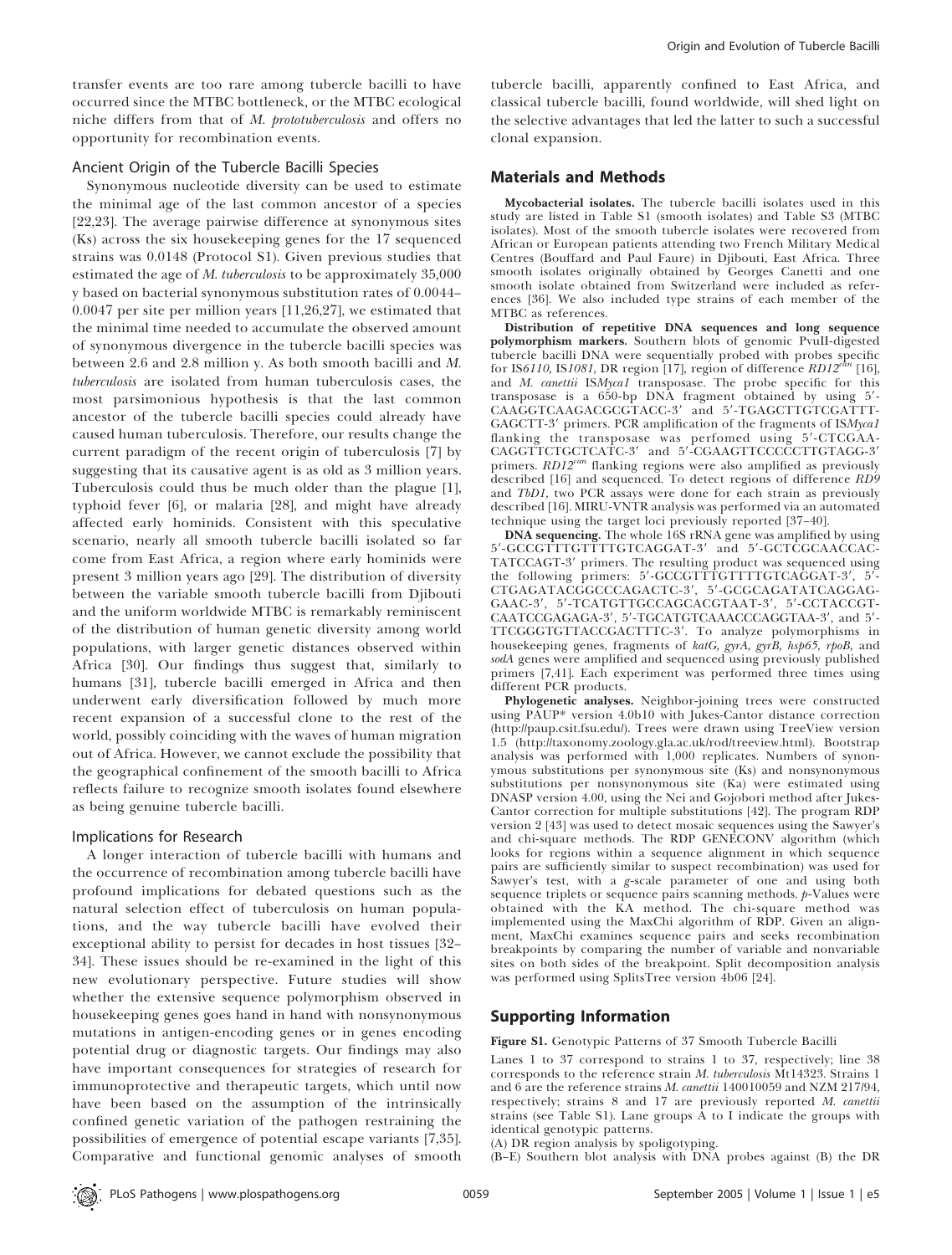region, (C) IS1081, (D) IS6110, and (E) ISMycal, a 1.8-kb insertion sequence related to the IS4 family (see Protocol S2).

(F) Southern blot analysis with a DNA probe directed against region  $RD12<sup>can</sup>$ . PCR using primers targeting the regions flanking  $RD12<sup>c</sup>$ and further sequencing of these amplification products demonstrated an identical deletion in groups A, C/D, E, and H, whereas deletion in<br>group F overlapped *RD12<sup>can</sup>.* 

Found at DOI: 10.1371/journal.ppat.0010005.sg001 (373 KB DOC).

Figure S2. Gene Phylogenies of gyrA, gyrB, hsp65, katG, and rpoB Sequences from the Eight Smooth Tubercle Bacilli Groups and the MTBC Members

The unrooted trees were obtained using Megalign version 5.53 (DNASTAR, Madison, Wisconsin, United States).

Found at DOI: 10.1371/journal.ppat.0010005.sg002 (343 KB DOC).

Protocol S1. Estimation of Ks Value

Found at DOI: 10.1371/journal.ppat.0010005.sd001 (25 KB DOC).

Protocol S2. ISMycal, a New Insertion Sequence

Found at DOI: 10.1371/journal.ppat.0010005.sd002 (27 KB DOC).

Table S1. Strains of Smooth Tubercle Bacilli

Found at DOI: 10.1371/journal.ppat.0010005.st001 (57 KB DOC).

Table S2. MIRU-VNTR Patterns of Smooth Tubercle Bacilli

Found at DOI: 10.1371/journal.ppat.0010005.st002 (361 KB DOC).

#### References

- 1. Achtman M, Zurth K, Morelli G, Torrea G, Guiyoule A, et al. (1999) Yersinia pestis, the cause of plague, is a recently emerged clone of Yersinia pseudotuberculosis. Proc Natl Acad Sci U S A 96: 14043–14048.
- 2. Spratt BG (2004) Exploring the concept of clonality in bacteria. Methods Mol Biol 266: 323–352.
- 3. Maiden MC (2000) High-throughput sequencing in the population analysis of bacterial pathogens of humans. Int J Med Microbiol 290: 183–190.
- 4. Feil EJ, Spratt BG (2001) Recombination and the population structures of bacterial pathogens. Annu Rev Microbiol 55: 561–590.
- 5. Palys T, Nakamura LK, Cohan FM (1997) Discovery and classification of ecological diversity in the bacterial world: The role of DNA sequence data. Int J Syst Bacteriol 47: 1145–1156.
- 6. Kidgell C, Reichard U, Wain J, Linz B, Torpdahl M, et al. (2002) Salmonella typhi, the causative agent of typhoid fever, is approximately 50,000 years old. Infect Genet Evol 2: 39–45.
- 7. Sreevatsan S, Pan X, Stockbauer KE, Connell ND, Kreiswirth BN, et al. (1997) Restricted structural gene polymorphism in the Mycobacterium tuberculosis complex indicates evolutionarily recent global dissemination. Proc Natl Acad Sci U S A 94: 9869–9874.
- 8. Gutacker MM, Smoot JC, Migliaccio CA, Ricklefs SM, Hua S, et al. (2002) Genome-wide analysis of synonymous single nucleotide polymorphisms in Mycobacterium tuberculosis complex organisms: Resolution of genetic relationships among closely related microbial strains. Genetics 162: 1533–1543.
- 9. Cole ST, Brosch R, Parkhill J, Garnier T, Churcher C, et al. (1998) Deciphering the biology of Mycobacterium tuberculosis from the complete genome sequence. Nature 393: 537–544.
- 10. Fleischmann RD, Alland D, Eisen JA, Carpenter L, White O, et al. (2002) Whole-genome comparison of Mycobacterium tuberculosis clinical and laboratory strains. J Bacteriol 184: 5479–5490.
- 11. Hughes AL, Friedman R, Murray M (2002) Genomewide pattern of synonymous nucleotide substitution in two complete genomes of Mycobacterium tuberculosis. Emerg Infect Dis 8: 1342–1346.
- 12. Garnier T, Eiglmeier K, Camus JC, Medina N, Mansoor H, et al. (2003) The complete genome sequence of Mycobacterium bovis. Proc Natl Acad Sci U S A 100: 7877–7882.
- 13. Smith NH, Dale J, Inwald J, Palmer S, Gordon SV, et al. (2003) The population structure of Mycobacterium bovis in Great Britain: Clonal expansion. Proc Natl Acad Sci U S A 100: 15271–15275.
- 14. Supply P, Warren RM, Banuls AL, Lesjean S, Van Der Spuy GD, et al. (2003) Linkage disequilibrium between minisatellite loci supports clonal evolution of Mycobacterium tuberculosis in a high tuberculosis incidence area. Mol Microbiol 47: 529–538.
- 15. Hirsh AE, Tsolaki AG, DeRiemer K, Feldman MW, Small PM (2004) Stable association between strains of Mycobacterium tuberculosis and their human host populations. Proc Natl Acad Sci U S A 101: 4871–4876.
- 16. Brosch R, Gordon SV, Marmiesse M, Brodin P, Buchrieser C, et al. (2002) A new evolutionary scenario for the Mycobacterium tuberculosis complex. Proc Natl Acad Sci U S A 99: 3684–3689.
- 17. van Soolingen D, Hoogenboezem T, de Haas PE, Hermans PW, Koedam MA, et al. (1997) A novel pathogenic taxon of the Mycobacterium tuberculosis complex, Canetti: Characterization of an exceptional isolate from Africa. Int J Syst Bacteriol 47: 1236–1245.

#### Table S3. MTBC Strains Used in This Study

Found at DOI: 10.1371/journal.ppat.0010005.st003 (26 KB DOC).

#### Accession Numbers

The EMBL (http://www.ebi.ac.uk/embl/) accession numbers for the sequenced portions of katG, gyrB, gyrA, rpoB, and hsp65 genes of the smooth tubercle bacilli are AJ749904–AJ749948. The M. canettii ISMyca1 sequence has been deposited in the EMBL database under accession number AJ619854.

#### Acknowledgments

We thank Mark Achtman, Stewart T. Cole, and Genevieve Milon for critical reading of the manuscript, and Marie Gonçalvez, Eve Willery, and Sarah Lesjean-Pottier for excellent technical assistance. This study was supported in part by the Projet Transversal de Recherche Programme from the Institut Pasteur (PTR35). PS is a researcher of the Centre National de la Recherche Scientifique.

Competing interests. The authors have declared that no competing interests exist.

Author contributions. MCG and VV conceived and designed the experiments. MCG, BO, MM, and PS performed the experiments. MCG and SB analyzed the data. MCG, SB, RB, MF, and VV contributed reagents/materials/analysis tools. MCG, SB, RB, PS, and VV wrote the paper.

- 18. Fabre M, Koeck JL, Le Fleche P, Simon F, Herve V, et al. (2004) High genetic diversity revealed by variable-number tandem repeat genotyping and analysis of hsp65 gene polymorphism in a large collection of ''Mycobacterium canettii" strains indicates that the M. tuberculosis complex is a recently emerged clone of "M. canettii". J Clin Microbiol 42: 3248-3255.
- 19. Kamerbeek J, Schouls L, Kolk A, van Agterveld M, van Soolingen D, et al. (1997) Simultaneous detection and strain differentiation of Mycobacterium tuberculosis for diagnosis and epidemiology. J Clin Microbiol 35: 907–914.
- 20. Enright MC, Robinson DA, Randle G, Feil EJ, Grundmann H, et al. (2002) The evolutionary history of methicillin-resistant Staphylococcus aureus (MRSA). Proc Natl Acad Sci U S A 99: 7687–7692.
- 21. David HL (1970) Probability distribution of drug-resistant mutants in unselected populations of Mycobacterium tuberculosis. Appl Microbiol 20: 810–814.
- 22. Falush D, Kraft C, Taylor NS, Correa P, Fox JG, et al. (2001) Recombination and mutation during long-term gastric colonization by Helicobacter pylori: Estimates of clock rates, recombination size, and minimal age. Proc Natl Acad Sci U S A 98: 15056–15061.
- 23. Ochman H, Elwyn S, Moran NA (1999) Calibrating bacterial evolution. Proc Natl Acad Sci U S A 96: 12638–12643.
- 24. Huson DH (1998) SplitsTree: Analyzing and visualizing evolutionary data. Bioinformatics 14: 68–73.
- 25. Dykhuizen DE, Green L (1991) Recombination in Escherichia coli and the definition of biological species. J Bacteriol 173: 7257–7268.
- 26. Sharp PM (1991) Determinants of DNA sequence divergence between Escherichia coli and Salmonella typhimurium: Codon usage, map position, and concerted evolution. J Mol Evol 33: 23–33.
- 27. Smith NG, Eyre-Walker A (2001) Nucleotide substitution rate estimation in enterobacteria: Approximate and maximum-likelihood methods lead to similar conclusions. Mol Biol Evol 18: 2124–2126.
- 28. Joy DA, Feng X, Mu J, Furuya T, Chotivanich K, et al. (2003) Early origin and recent expansion of Plasmodium falciparum. Science 300: 318–321.
- 29. Semaw S, Simpson SW, Quade J, Renne PR, Butler RF, et al. (2005) Early Pliocene hominids from Gona, Ethiopia. Nature 433: 301–305.
- 30. Yu N, Chen FC, Ota S, Jorde LB, Pamilo P, et al. (2002) Larger genetic differences within Africans than between Africans and Eurasians. Genetics 161: 269–274.
- 31. Templeton A (2002) Out of Africa again and again. Nature 416: 45–51.
- 32. Sousa AO, Salem JI, Lee FK, Vercosa MC, Cruaud P, et al. (1997) An epidemic of tuberculosis with a high rate of tuberculin anergy among a population previously unexposed to tuberculosis, the Yanomami Indians of the Brazilian Amazon. Proc Natl Acad Sci U S A 94: 13227–13232.
- 33. Lipsitch M, Sousa AO (2002) Historical intensity of natural selection for resistance to tuberculosis. Genetics 161: 1599–1607.
- 34. Lillebaek T, Dirksen A, Baess I, Strunge B, Thomsen VO, et al. (2002) Molecular evidence of endogenous reactivation of Mycobacterium tuberculosis after 33 years of latent infection. J Infect Dis 185: 401–404.
- 35. Musser JM, Amin A, Ramaswamy S (2000) Negligible genetic diversity of Mycobacterium tuberculosis host immune system protein targets: Evidence of limited selective pressure. Genetics 155: 7–16.
- 36. Pfyffer GE, Auckenthaler R, van Embden JD, van Soolingen D (1998) Mycobacterium canettii, the smooth variant of M. tuberculosis, isolated from a Swiss patient exposed in Africa. Emerg Infect Dis 4: 631–634.